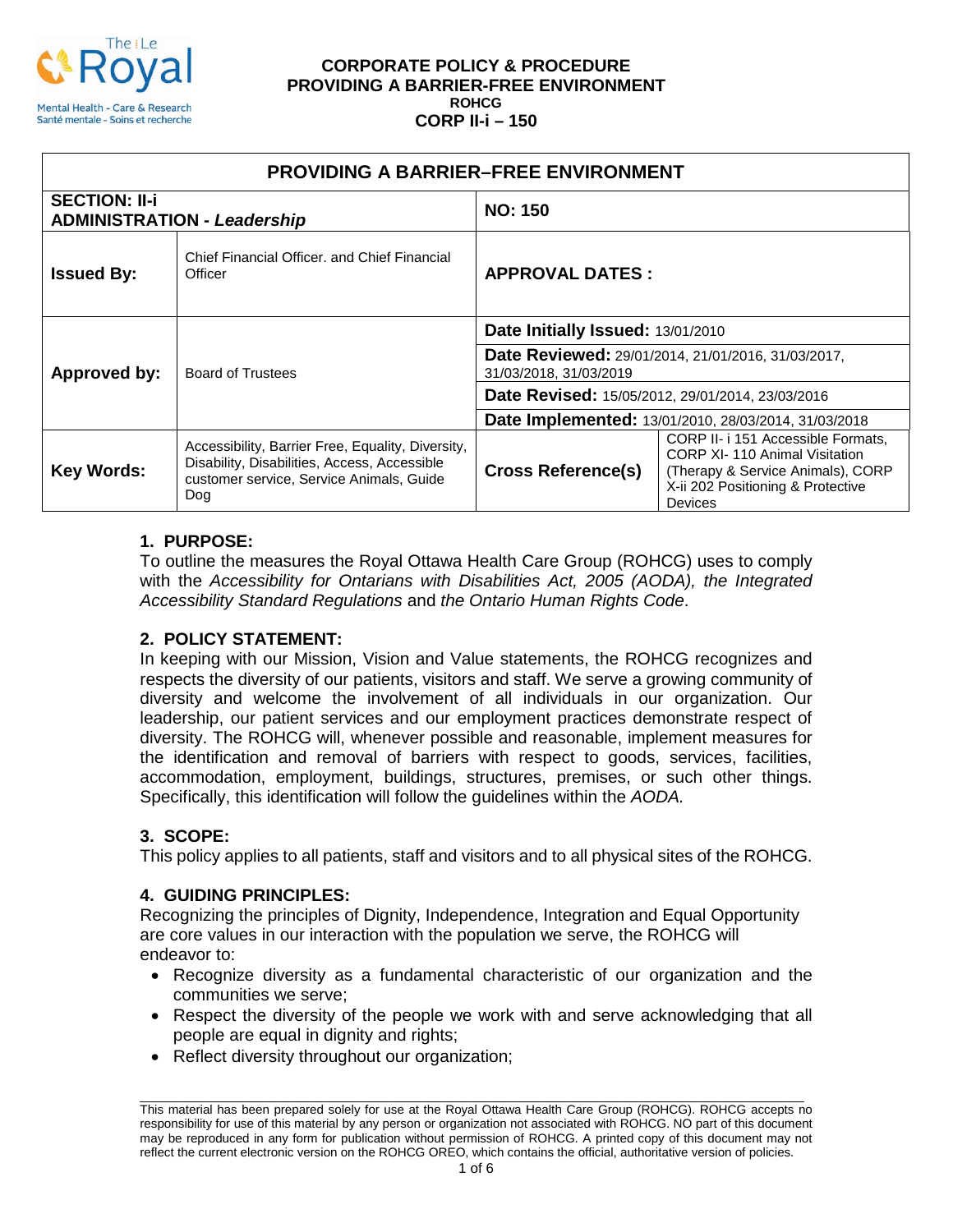• Respond to the diversity of our organization and the communities we serve in a manner that is free from discrimination; that provides for responsible accommodation of people's diverse needs and assures sensitive, appropriate and fair treatment.

The ROHCG is responsible to the population we serve and will endeavor to:

- Address all barriers to service access for our patient population within our resource allocations;
- Provide specific training/education to staff on the diversity of our patients and impact on care;
- Integrate cultural health practices into care processes;
- Offer an interpreter service for all patients as available.

The ROHCG is committed to being a fair and equitable employer and will endeavor to:

- Support diversity in our workforce at all levels and will not tolerate any form of discrimination and strive to accommodate the special requirements of staff;
- Proactively undertake equity initiatives that will recognize and support the needs of a diverse workforce including diversity education and training;
- Create a work environment where all staff contributions are valued, where differences and individuality are celebrated and where every person is treated with dignity and respect;
- Recognize the need for a balance among workplace, personal and community responsibilities;
- Foster positive, co-operative relationships among the managers, staff and staff representatives;
- Strive to assume a leadership role in the community in order to demonstrate our commitment to workplace equity and diversity.

*All discussions, decisions and determinations in regards to providing a barrier free environment are made in a collaborative, transparent manner, ensuring inclusiveness of all parties involved.*

## **5. DEFINITIONS:**

*Accessible Customer Service:* includes various forms of customer service – in person, telephone, electronic, mail, oral, visual, written; delivered by staff, volunteers or third parties.

**Barrier:** anything that prevents a person with a disability from fully participating in all aspects of society because of his or her disability, including a physical barrier, an architectural barrier, an informational or communications barrier, an attitudinal barrier, a technological barrier, a policy or a practice.

### *Disability*:

a) any degree of physical disability, infirmity, malformation or disfigurement that is caused by bodily injury, birth defect or illness and, without limiting the generality of the foregoing, includes diabetes mellitus, epilepsy, a brain injury, any degree of paralysis, amputation, lack of physical co-ordination, blindness or visual impediment, deafness or hearing impediment, muteness or speech impediment, or physical reliance on a guide dog or other animal or on a wheelchair or other remedial appliance or device,

b) a condition of mental impairment or a developmental disability,

\_\_\_\_\_\_\_\_\_\_\_\_\_\_\_\_\_\_\_\_\_\_\_\_\_\_\_\_\_\_\_\_\_\_\_\_\_\_\_\_\_\_\_\_\_\_\_\_\_\_\_\_\_\_\_\_\_\_\_\_\_\_\_\_\_\_\_\_\_\_\_\_\_\_\_\_\_\_\_\_\_\_\_\_\_\_\_\_\_\_\_\_\_\_\_\_ This material has been prepared solely for use at the Royal Ottawa Health Care Group (ROHCG). ROHCG accepts no responsibility for use of this material by any person or organization not associated with ROHCG. NO part of this document may be reproduced in any form for publication without permission of ROHCG. A printed copy of this document may not reflect the current electronic version on the ROHCG OREO, which contains the official, authoritative version of policies.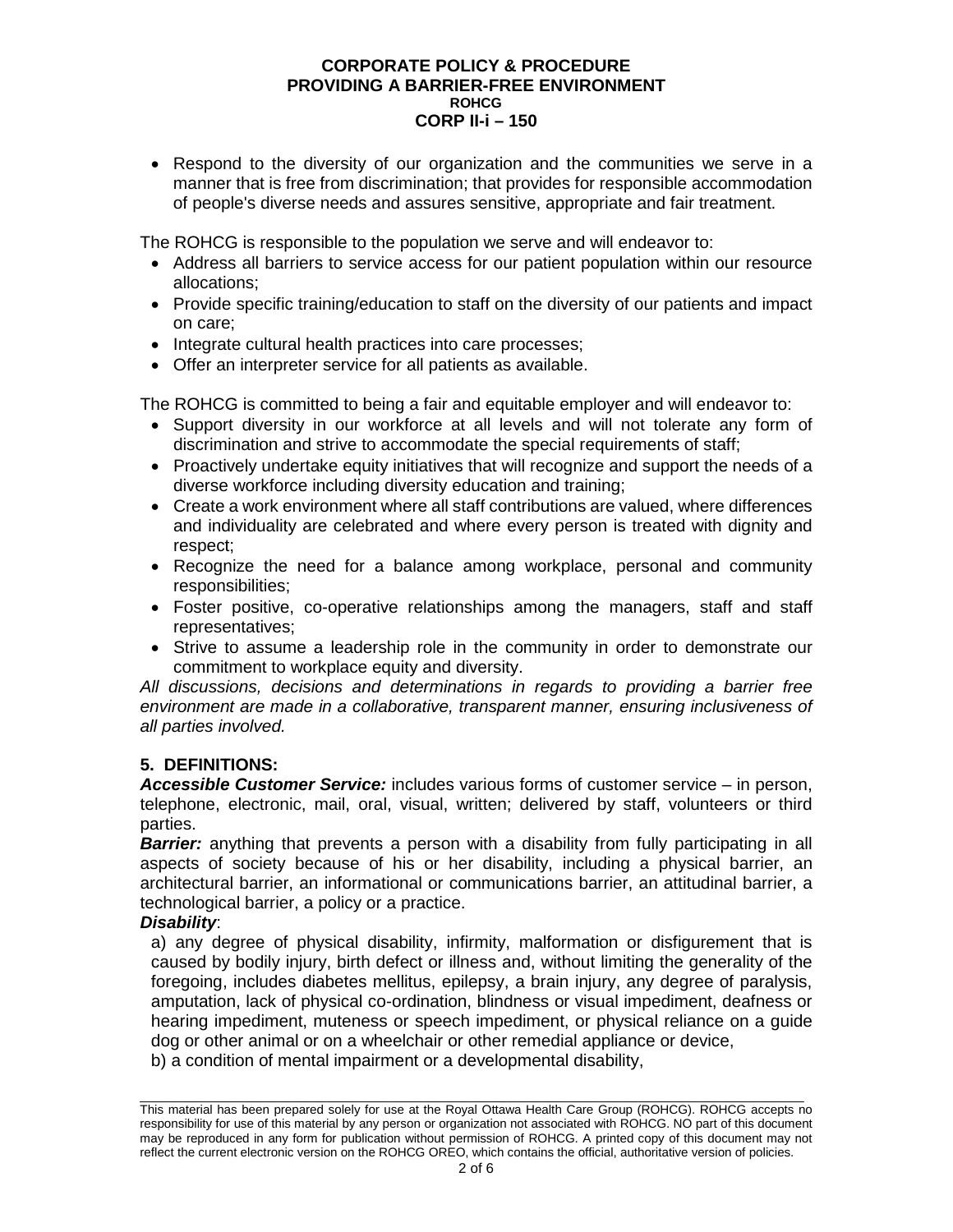c) a learning disability, or a dysfunction in one or more of the processes involved in understanding or using symbols or spoken language,

d) a mental disorder, or

e) an injury or disability for which benefits were claimed or received under the insurance plan established under the *Workplace Safety and Insurance Act, 1997*.

**Diversity:** unique characteristics exhibited by individual(s) or group(s) including but not limited to dimensions of race, ethnicity, language, socio-economic status, class, gender, religion, sexual orientation, disability, and every other difference(s).

*Goods:* items, commodities or related deliverables that are consumed during the provision of service or care.

*Guide Dog:* is defined in section 1 of the *AODA* and means a dog trained as a guide for a blind person and having the qualifications prescribed by the regulation.

*Service Animal*: an animal described in subsection (9) of the *AODA.* An animal is a service animal for a person with a disability:

a) if it is readily apparent that the animal is used by the person for reasons relating to his or her disability; or

b) if the person provides a letter from a physician or nurse confirming that the person requires the animal for reasons relating to the disability.

**Support Person:** in relation to a person with a disability, another person who accompanies him or her in order to help with communication, mobility, personal care or medical needs or with access to goods and services. This assistance is outside of the parameters provided by ROHCG staff during the course of their prescribed duties/roles.

**Workplace:** "means any land, premises, location or thing at, upon, in or near which a worker works" *(Occupational Health and Safety Act, R.S.O. 1990, c. O.1).* 

## **6. PROCEDURE:**

**6.1** The purpose of the *AODA* is to achieve accessibility with respect to goods, services, facilities, accommodation, employment, buildings, structures and premises in Ontario on or before January 01, 2025. The *Act* applies to organizations of all kinds (public, private, profit, non-profit, large, small), including hospitals, and requires the annual development of an Accessibility Plan to address barriers for individuals with disabilities. Common and sector-specific standards will be implemented by regulation: customer service, transportation, information and communications, built environment and employment.

- **6.1.1** The ROHCG's Accessibility Plan will identify barriers for individuals with disabilities and set priorities for barrier removal; report on measures taken to consider the needs of those with disabilities and; outline plans for the coming year.
- **6.1.2** The ROHCG endeavours to provide an environment for staff that recognizes individual needs regarding accessibility issues during emergency situations. All staff with identified disabilities will have an individualized emergency protocol developed. <http://oreo.rohcg.on.ca/departments/ohs/Resources-FormsTools.cfm>

*The ROHCG is committed to excellence in serving all patients/clients including individuals with disabilities and will carry out its functions and responsibilities in the following areas, Communication, Assistance and Physical Barriers.*

**6.2 Communication:** The ROHCG will take into consideration the nature of the individual's disability in all forms of communication.

\_\_\_\_\_\_\_\_\_\_\_\_\_\_\_\_\_\_\_\_\_\_\_\_\_\_\_\_\_\_\_\_\_\_\_\_\_\_\_\_\_\_\_\_\_\_\_\_\_\_\_\_\_\_\_\_\_\_\_\_\_\_\_\_\_\_\_\_\_\_\_\_\_\_\_\_\_\_\_\_\_\_\_\_\_\_\_\_\_\_\_\_\_\_\_\_

This material has been prepared solely for use at the Royal Ottawa Health Care Group (ROHCG). ROHCG accepts no responsibility for use of this material by any person or organization not associated with ROHCG. NO part of this document may be reproduced in any form for publication without permission of ROHCG. A printed copy of this document may not reflect the current electronic version on the ROHCG OREO, which contains the official, authoritative version of policies.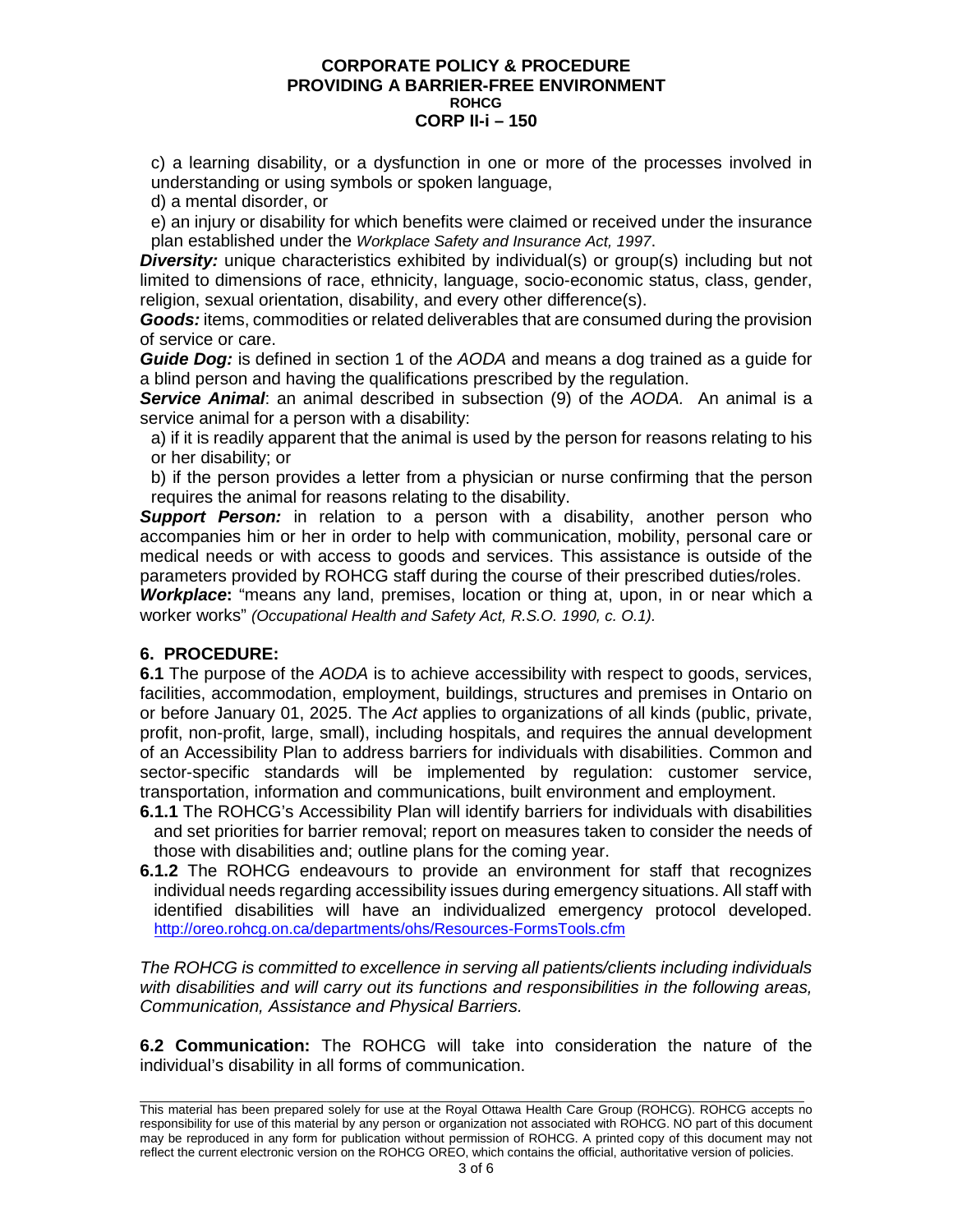- **6.2.1** *Telephone services:* The ROHCG is committed to providing fully accessible telephone services to our patients, clients and staff.
- **6.2.2** The ROHCG will offer to communicate with individuals by e-mail, and/or relay services if telephone communication is not suitable to their communication needs or is not available.
- **6.2.3** The ROHCG is committed to providing accessible invoices to all individuals. For this reason, invoices will be provided in the following formats, upon request: Hard copy; large print; Braille or; email. The ROHCG will answer any questions patients/clients may have about the content of the invoice in person, by telephone or email.
- **6.2.4** The ROHCG will make all reasonable attempts to provide the community it serves with documentation of general information in alternate formats that are readily accessible to all *(CORP II-I 151 – Accessible Formats*).
- **6.2.5** Information about the ROHCG's feedback process will be available to the public. Feedback regarding the way the ROHCG provides services to individuals with disabilities can be made by email, in person, via telephone, and/or feedback card. The ROHCG will respond to this feedback and take appropriate action.
- **6.2.6** Concerns, questions or complaints regarding this policy will be addressed through Director-Occupational Health and Safety Services (OHSS) and may be made by email, verbally or in writing.
- **6.2.7** All policies, practices and procedures for providing accessible customer service and meeting other requirements set out in the Standards will be documented in writing. The ROHCG will publish this information on the public website and it will be made available to patients/clients on request. When providing required documents to an individual with a disability, the information will be provided in a format that takes into account the individual's disability.

## **6.3 Assistance:**

- **6.3.1** *Assistive devices*: Individuals accessing ROHCG services are entitled to use their own personal assistive devices to access services.
- **6.3.2** Upon admission to ROHCG inpatient programs/units individuals, and on any care provision changes, will be assessed and determination will be made as to the necessity for additional equipment, aids and/or support beyond what they are currently using.
- **6.3.3** Individuals with disabilities are permitted to be accompanied by their guide dog or service animal in those areas of the ROHCG open to the public, unless such animal is excluded by another law. If excluded by law, other measures will be used to provide services to the person with a disability.
- **6.3.4** Individuals with a disability who use a support person are entitled to bring that person with them while accessing services at the ROHCG. At no time will an individual with a disability who is accompanied by a support person be prevented from having access to his or her support person while on ROHCG premises. Accommodation for the support person to attend to the individual must be operationally plausible, taking into consideration the safety of the individual, other patients, staff and visitors. <http://oreo.rohcg.on.ca/programs-and-service-teams/accessibility/Resources-FormsTools.cfm>

**6.4 Physical Barriers:** Notices will be provided (in both Official Languages), when facilities or services that individuals with a disability rely on are temporarily disrupted. Such notices will include information about the reason for the disruption, its anticipated duration and a description of alternative facilities or services, if any, that are available. The notice

\_\_\_\_\_\_\_\_\_\_\_\_\_\_\_\_\_\_\_\_\_\_\_\_\_\_\_\_\_\_\_\_\_\_\_\_\_\_\_\_\_\_\_\_\_\_\_\_\_\_\_\_\_\_\_\_\_\_\_\_\_\_\_\_\_\_\_\_\_\_\_\_\_\_\_\_\_\_\_\_\_\_\_\_\_\_\_\_\_\_\_\_\_\_\_\_ This material has been prepared solely for use at the Royal Ottawa Health Care Group (ROHCG). ROHCG accepts no responsibility for use of this material by any person or organization not associated with ROHCG. NO part of this document may be reproduced in any form for publication without permission of ROHCG. A printed copy of this document may not reflect the current electronic version on the ROHCG OREO, which contains the official, authoritative version of policies.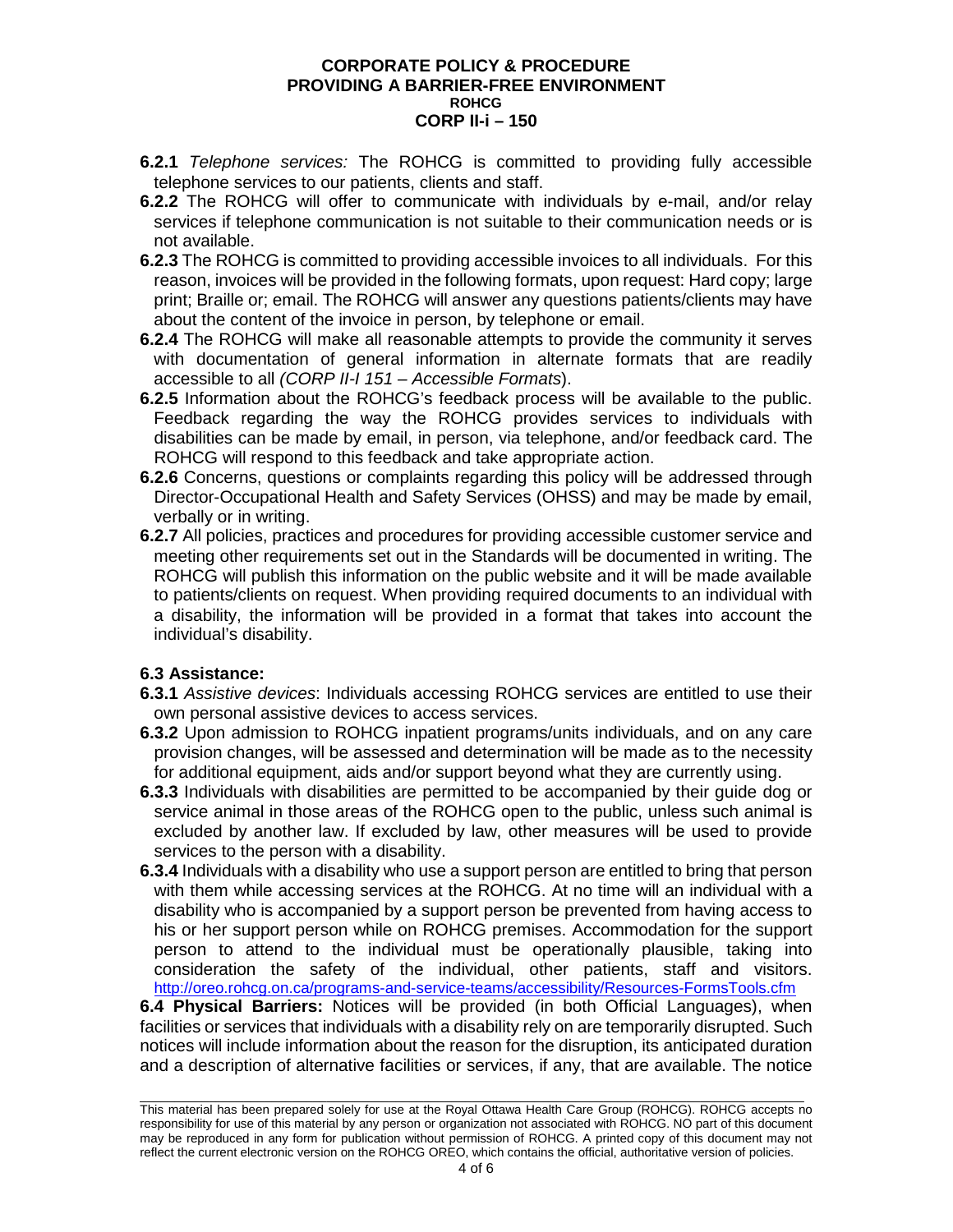will be placed at all public entrances and service counters on ROHCG premises. In addition, any disruptions will also be posted on the Accessibility pages on both the internal and external websites.

**6.5 Training:** The ROHCG will provide training to all staff who deal with the public on their behalf, and all who are involved in the development and approval of Accessibility policies, practices and procedures whether or not they are directly involved in providing care and/or services. This mandatory e-learning training will be provided annually to current staff and at orientation for new staff. Staff will also be notified by email and printed updates when changes are made to these policies, practices and procedures. Training will include but will not be limited to the following:

- The purposes of the *AODA, IASR and OHR Code* and the requirements of the associated legislation.
- How to interact and communicate with individuals with various types of disabilities.
- How to communicate with patients/clients over the telephone in clear and plain language and to speak clearly and slowly.
- How to interact with individuals with disabilities who use an assistive device or require the assistance of a service animal or a support person.
- What to do if an individual with a disability is having difficulty in accessing the ROHCG.
- ROHCG policies, practices and procedures relating to the way care and/or services are provided to individuals with disabilities

**6.6 Evaluation:** The Director-OHSS, in collaboration with the ROHCG Accessibility Committee, will ensure that a compliance plan that addresses barriers is developed, monitored and communicated to all staff on a yearly basis. The ROHCG Accessibility Committee will prepare an annual report with the outcomes from the compliance plan which will include progress made and areas still requiring improvement. In addition, results from ongoing monitoring of complaints received and resolution of the same will be included. These reports will be made available to the public via external website posting.

# **7. RELATED PRACTICES AND / OR LEGISLATIONS:**

*Canadian Charter of Rights and Freedoms (1982) Accessibility for Ontarians with Disabilities Act 2005, O.R. 191/11 Mental Health Act (2001) Public Hospitals Act Ontario OH&S Act and Regulations Ontario Human Rights Code Health Care Consent Act, 1996 Personal Health Information Protection Act*, S.O. 2004, *Personal Information and Protection of Electronic Documents Act, S.C. 2000, Building Code Act, 1992,* O.R. 368/13

## **8. REFERENCES:**

*Accessibility for Ontarians with Disabilities Act, 2005. Taking a close look at the Standards: Impact and Implications.* Ontario Hospital Association Conference November 17, 2008. Toronto, ON

\_\_\_\_\_\_\_\_\_\_\_\_\_\_\_\_\_\_\_\_\_\_\_\_\_\_\_\_\_\_\_\_\_\_\_\_\_\_\_\_\_\_\_\_\_\_\_\_\_\_\_\_\_\_\_\_\_\_\_\_\_\_\_\_\_\_\_\_\_\_\_\_\_\_\_\_\_\_\_\_\_\_\_\_\_\_\_\_\_\_\_\_\_\_\_\_ This material has been prepared solely for use at the Royal Ottawa Health Care Group (ROHCG). ROHCG accepts no responsibility for use of this material by any person or organization not associated with ROHCG. NO part of this document may be reproduced in any form for publication without permission of ROHCG. A printed copy of this document may not reflect the current electronic version on the ROHCG OREO, which contains the official, authoritative version of policies.